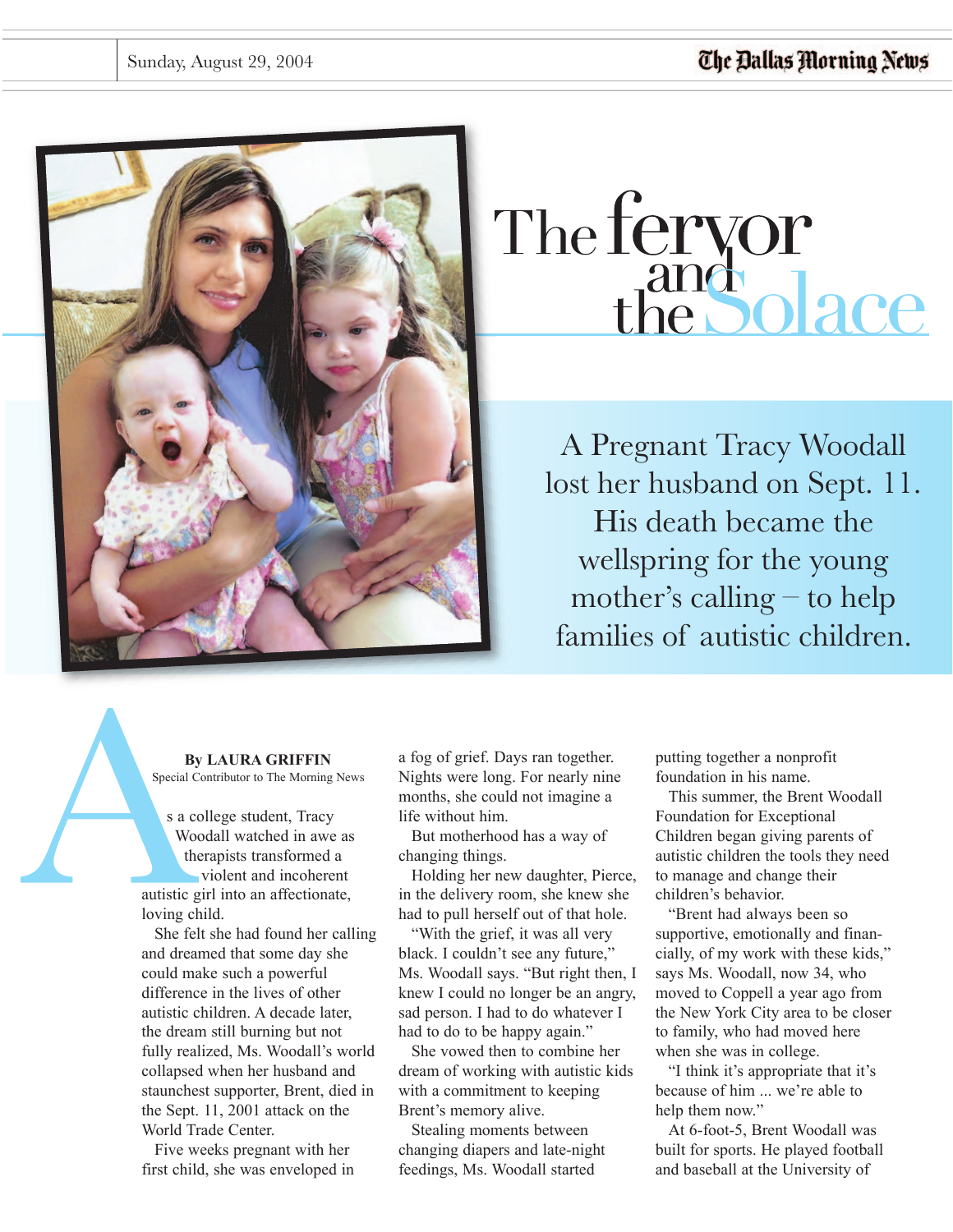## The Dallas Morning News

California at Berkeley. He pitched in the Chicago Cubs' minor league organization until sidelined by an injury. And in New York, he took on rugby.

He was a "man's man," his wife says, but what people didn't realize was how sensitive he was.

ìThere are sports scholarships and programs in his name, and that's great," Ms. Woodall says. ìBut I wanted people to remember the other side of him too." Longtime friend Tony Apollaro, President of the Brent Woodall Foundation, describes Brent as a caring "gentle giant," who wanted a large family.

"He was incredibly passionate for family," Mr. Apollaro says. "I got e-mails from him literally the day before, on Sept. 10, talking about how he hoped this child would be one of many to come."

Then came Sept. 11.

*ìMost people would just shut down and live their own life, but the fact that sheís willing to help families who need it, says something about her.î*

**Becky Lowe,** Who has recieved help with her autistic daughter through the The Brent Woodall Foundation for Exceptional Children



managed to reach her again. He was above the crash site and had made it to the 87th floor but couldn't get the door open. He was calm and assured her that everything would be all right. Firefighters were on their way up to rescue them. That was the last she heard from him.

She frantically drove home to New Jersey from Manhattan to wait for his next call, but as she pulled into the driveway, she heard on the radio that his tower had fallen. Though she hoped for a miracle, she knew at that moment that the life they had known was over.

"That was horrifying," she says with a sigh, shaking off the memory.

# *A Way To Cope*

Creating the foundation has helped Ms. Woodall work through her grief. And in her personal life, she has also tried to carry on as they had planned.

She and her daughter, now 2 1⁄2, traveled to Russia a few months ago to adopt an orphaned baby girl, Isabella, now 10 months old.

"Brent and I always planned on adopting even if we had our own children," she says. "There are so many children in the world who need love. I have a big house and plenty of room. And Pierce loves having a baby sister."

The Brent Woodall Foundation, based in Coppell, benefits the very youngest autistic children and provides free assessments as well as training in behavioral therapy for parents of children 18 months to 6 years old. It also provides financial assistance to families of autistic children, if needed.

"A lot of programs provide" services to the child, but not to the parents," she says. "And a lot of people are either not close to good programs for autism, or can't afford treatment or are on long waiting lists and don't know what to do." Neither of her daughters is autistic. Ms. Woodall earned a bachelor's

degree in psychology at Columbia University. She has gone on to specialize in autism in her doctoral work at the New School in New York City.

Ms. Woodall previously supported the foundation herself  $-$  but now, operating it as a nonprofit, she's trying to raise money.

*ìBrent had always been so supportive, emotionally and financially, of my work with these kids. I think itís appropriate that itís because of him* ... *we're able to help them now.î*

**Tracy Woodall,** on her late husband, Brent

ìWe want to help as many families as we can," she says. "I'd like it to be self-sustaining. I don't need a salary, but there are other manpower costs involved."

The organization has specialists who spend three days at the home of the autistic child, she says, teaching the parents the skills to deal with everyday problems and situations that arise.

ìWe let the parents know they can do it themselves," she says. Becky Lowe was one of the first parents to receive help from the foundation.

Her 6-year-old daughter, Katie, spent most of her days in her "own world," rarely interacting with others.

This summer, therapists from the foundation went to Mrs.Lowe's home in rural Ohio. They rewarded Katie when she interacted with others, and they showed her parents how to elicit a response from her. After an intense three days, Mrs. Lowe took Katie to New York for follow-up help.

"The difference we've seen in her is remarkable," says Mrs. Lowe. "It's nothing short of a miracle. In the first five hours, she went up to